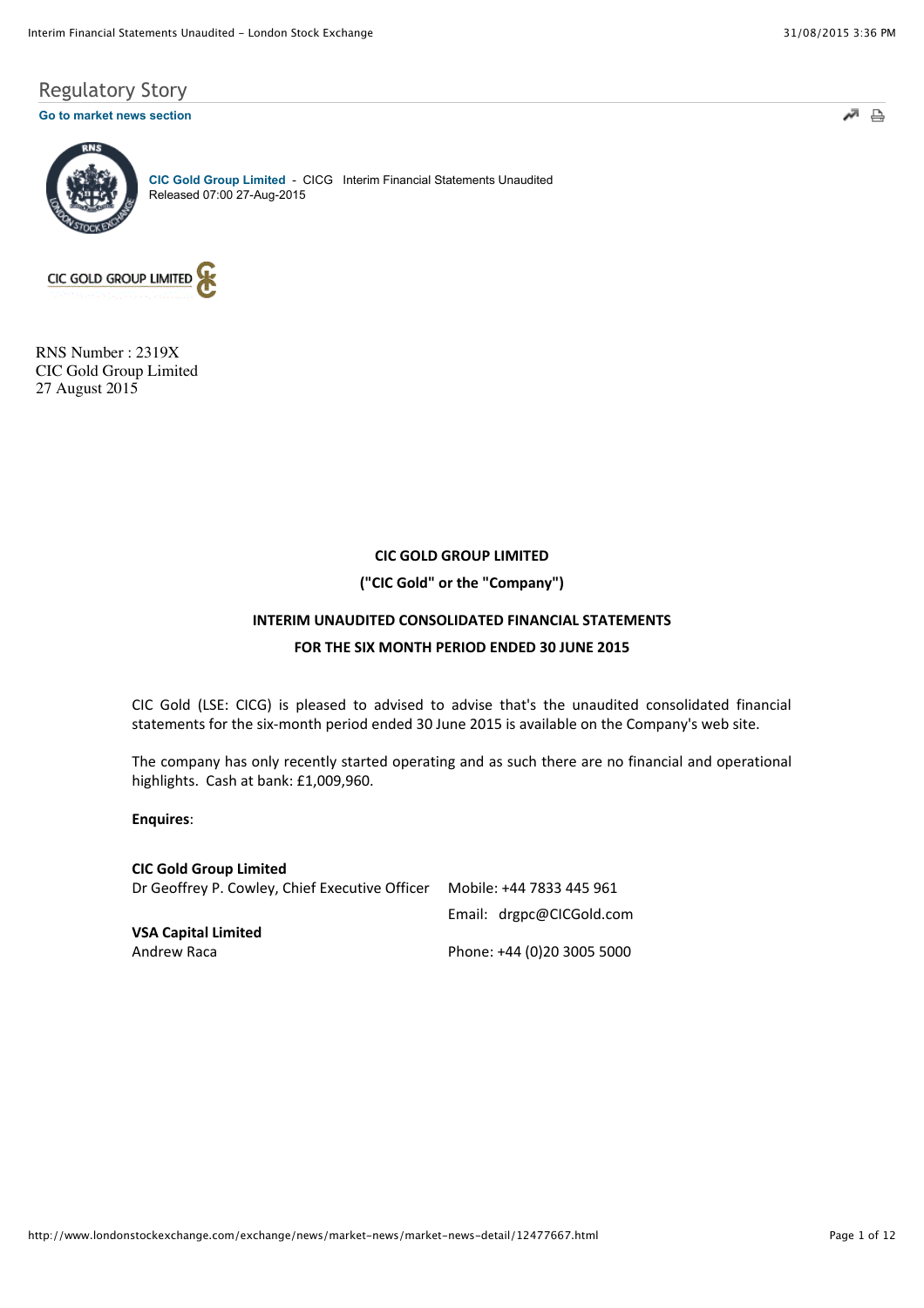# **CIC GOLD GROUP LIMITED CHAIRMAN'S STATEMENT**

CIC Gold's successful Admission to the Standard Listing segment of the Official List and to trading on the London Stock Exchange's Main Market on the 23 June 2015 establishes a specific gold mineral company with a proven strategy that has evolved since 2000. The roots of the Company were founded by advising and de-risking gold mineral assets since 2000 by the founders of CIC Gold. In 2013 it became clear that a specific gold mineral company was needed with a Board of Management with specific expertise in the gold mineral sector particularly Asia and Africa. The past success of the founders of the Company in the gold sector include Boroo Gold Mongolia in 2000 which has gone on to produce 45 tonnes of gold and Libar China in 2004 purchased for US\$3.5 M, de-risked and sold to Asia's leading gold mine Company Zijin Mining for US\$175M.

Whereas the current market conditions are challenging for existing gold producers, the general downturn in the mining industry and the consequent difficulty that the junior sector, and indeed all gold producers, are experiencing has created tremendous opportunities for CIC Gold to pursue.

Since the listing the Company has focused on its strategy for delivering shareholder value by selecting the right opportunities to leverage the company's skills and extensive contact base. The Board believes that, by implementing its strategy in the short term, the company will both generate significant income, and position itself to secure additional opportunities.

I would like to take this opportunity to thank staff and shareholders for their continued support and belief in the Board's strategy for the Company's direction.

*Michael M. Smith* Chairman CIC Gold Group Limited

26 August 2015

# **CIC GOLD GROUP LTD. STATEMENT OF DIRECTORS' RESPONSIBILITIES**

Directors' responsibilities

The directors are responsible for preparing the directors' report and the non-statutory financial statements.

The Directors are responsible for preparing the consolidated condensed financial statements in accordance with the Disclosure and Transparency Rules of the United Kingdom's Financial Conduct Authority ('DTR') and with International Accounting Standard 34 on Interim Financial Reporting (IAS 34).

The directors confirm that, to the best of their knowledge, this condensed consolidated financial statements has been prepared in accordance with IAS 34 as adopted by the European Union. The condensed consolidated financial statements include a fair review of the information required by DTR 4.2.7 and DTR 4.2.8, namely:

an indication of important events that have occurred during the first six months and their impact on the condensed set of financial statements, and a description of the principal risks and uncertainties for the remaining six months of the financial year; and

! material related-party transactions in the first six months and any material changes in the related-party transactions described in the last annual report.

Approved by the board and authorized for issue 26 August 2015

On behalf of the Board

**Dr. Geoffrey P. Cowley** Executive Director.

26 August 2015

# **CIC GOLD GROUP LIMITED INTERIM CONDENSED CONSOLIDATED STATEMENT OF FINANCIAL POSITION** (In UK Pounds)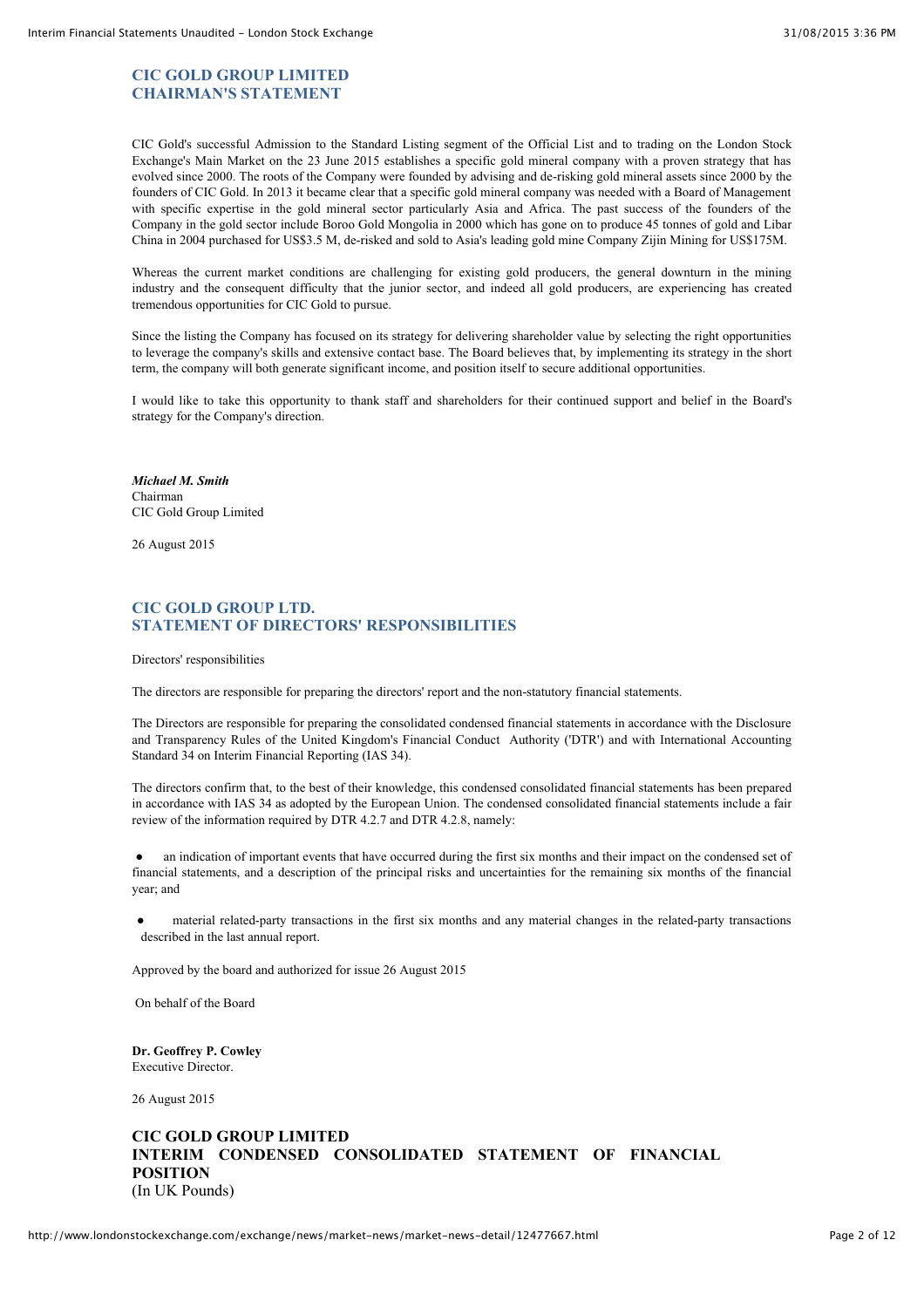|                                        |             | June 30, 2015<br>£ | December 31, 2014<br>£ |
|----------------------------------------|-------------|--------------------|------------------------|
|                                        | <b>Note</b> | (Unaudited)        | (Audited)              |
| <b>ASSETS</b>                          |             |                    |                        |
| <b>Current assets</b>                  |             |                    |                        |
| Cash                                   |             | 1,009,960          |                        |
| Trade and other receivables            |             | 111,000            | 353,292                |
|                                        |             | 1,120,960          | 353,292                |
| <b>Total assets</b>                    |             | 1,120,960          | 353,292                |
| <b>EQUITY AND LIABILITIES</b>          |             |                    |                        |
| <b>Current liabilities</b>             |             |                    |                        |
| Trade and other payables               |             | 304,663            | 77,705                 |
| Due to related parties                 | 6           | 91,365             |                        |
|                                        |             | 396,027            | 77,705                 |
| <b>Capital and reserves</b>            |             |                    |                        |
| Share capital                          | 7           | 1,725,001          | 1                      |
| Convertible loans classified as equity |             |                    | 300,000                |
| Warrant reserve                        |             | 86,388             |                        |
| Accumulated deficit                    |             | (1,086,456)        | (24, 413)              |
|                                        |             | 724,933            | 353,292                |

# **Total equity and liabilities 1,120,960 1,120,960**

## **CIC GOLD GROUP LIMITED INTERIM CONDENSED CONSOLIDATED STATEMENT OF COMPREHENSIVE INCOME**

(In UK Pounds)

|                                                                         |             | Six month<br>period ended<br>30 June 2015 | Six month<br>period<br>ended 30<br><b>June 2014</b> | Eight month<br>period ended 31<br>December 2014 |
|-------------------------------------------------------------------------|-------------|-------------------------------------------|-----------------------------------------------------|-------------------------------------------------|
|                                                                         | <b>Note</b> | <b>Unaudited</b>                          | <b>Unaudited</b>                                    | <b>Audited</b>                                  |
| Revenue                                                                 |             |                                           |                                                     |                                                 |
| Administration costs                                                    |             | (975, 655)                                |                                                     | (24, 413)                                       |
| Share based payments                                                    | 6           | (86,388)                                  |                                                     |                                                 |
| <b>Operating loss</b>                                                   |             | (1,062,043)                               | Ξ                                                   | (24, 413)                                       |
| <b>Loss before taxation</b>                                             |             | (1,062,043)                               |                                                     | (24, 413)                                       |
| Income tax expenses                                                     | 7           |                                           |                                                     |                                                 |
| <b>Loss after taxation</b>                                              |             | (1,062,043)                               |                                                     | (24, 413)                                       |
| Loss for the period                                                     |             | (1,062,043)                               |                                                     | (24, 413)                                       |
| Other comprehensive income (expense)<br>Other Income (expenses)         |             |                                           |                                                     |                                                 |
| <b>Total comprehensive loss attributable to</b><br>owners of the parent |             | (1,062,043)                               |                                                     | (24, 413)                                       |
| Loss per common share:                                                  |             |                                           |                                                     |                                                 |
| Basic and diluted (pence)                                               | 8           | (1.10)                                    |                                                     | (1.78)                                          |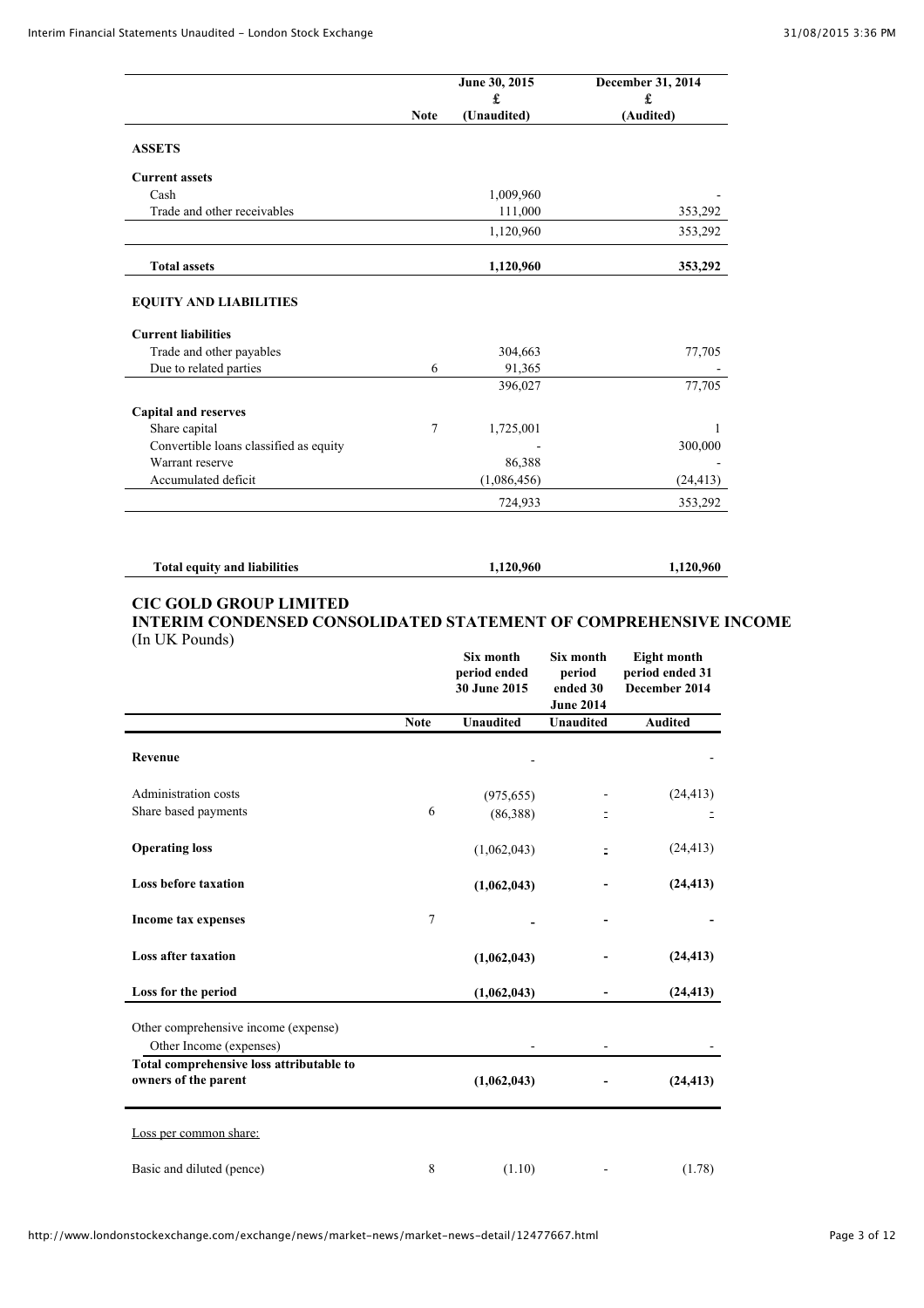## **CIC GOLD GROUP LIMITED INTERIM CONDENSED CONSOLIDATED STATEMENT OF CASH FLOWS** (In UK Pounds)

|                                                                    |             | Six month<br>period ended<br>30 June 2015 | Six month<br>period ended<br>30 June 2014 | Eight month<br>period ended<br>31 December<br>2014 |
|--------------------------------------------------------------------|-------------|-------------------------------------------|-------------------------------------------|----------------------------------------------------|
|                                                                    | <b>Note</b> | Unaudited                                 | Unaudited                                 | <b>Audited</b>                                     |
| <b>Operating Activities</b>                                        |             |                                           |                                           |                                                    |
| Net loss for the period                                            |             | (1,062,043)                               |                                           | (24, 413)                                          |
|                                                                    |             | (1,062,043)                               |                                           | (24, 413)                                          |
| Share based payments<br>Changes in non-cash working capital items: | 6           | 86,388                                    |                                           |                                                    |
| Decrease / (increase) in trade and other<br>receivables            |             | 242,292                                   | (1)                                       | (353, 293)                                         |
| Increase in trade and other payables                               |             | 226,958                                   |                                           | 77,705                                             |
| Net cash generated from operating<br>activities                    |             | 469,250                                   | (1)                                       | 300,001                                            |
| <b>Financing Activities</b>                                        |             |                                           |                                           |                                                    |
| Issue of common shares                                             | 6           |                                           | 1                                         | 1                                                  |
| Increase due to related<br>parties                                 |             | 91,365                                    |                                           |                                                    |
| Issue of convertible loan                                          | 9           | 1,425,000                                 |                                           | 300,000                                            |
| Net cash inflow from financing activities                          |             | 1,516,365                                 | $\mathbf{1}$                              | 300,001                                            |
| Increase in cash and cash equivalents<br>during the period         |             | 1,009,960                                 |                                           |                                                    |
| Cash and cash equivalents, beginning of the<br>period              |             |                                           |                                           |                                                    |
| Cash and cash equivalents at end of the<br>period                  |             | 1,009,960                                 |                                           |                                                    |

## **CIC GOLD GROUP LIMITED INTERIM CONDENSED CONSOLIDATED STATEMENT OF CHANGES IN EQUITY** (In UK Pounds)

|                                                              | <b>Share</b><br>capital<br>£ | Convertible<br>loan<br>classified as<br>equity<br>£ | Warrant<br>reserve<br>£ | Accumulated<br>deficit<br>£ | <b>Total</b><br>£  |
|--------------------------------------------------------------|------------------------------|-----------------------------------------------------|-------------------------|-----------------------------|--------------------|
| On incorporation on 6 May                                    |                              |                                                     |                         |                             | 1                  |
| 2014                                                         | 1                            |                                                     |                         |                             |                    |
| Comprehensive income                                         |                              |                                                     |                         |                             |                    |
| Loss for the period                                          |                              |                                                     |                         | (24, 413)                   | (24, 413)          |
| Total comprehensive loss for                                 |                              |                                                     |                         |                             |                    |
| the period                                                   | 1                            |                                                     |                         | (24, 413)                   | (24, 413)          |
| Transactions with owners                                     |                              |                                                     |                         |                             |                    |
| Issue of Convertible<br>loan,                                |                              |                                                     |                         |                             |                    |
| classified as equity<br><b>Total</b><br>transactions<br>with |                              | 300,000                                             |                         |                             | 300,000<br>300,000 |
| owners                                                       |                              | 300,000                                             |                         |                             |                    |
| <b>Balance, December 31, 2014</b>                            | 1                            | 300,000                                             |                         | (24, 413)                   | 275,588            |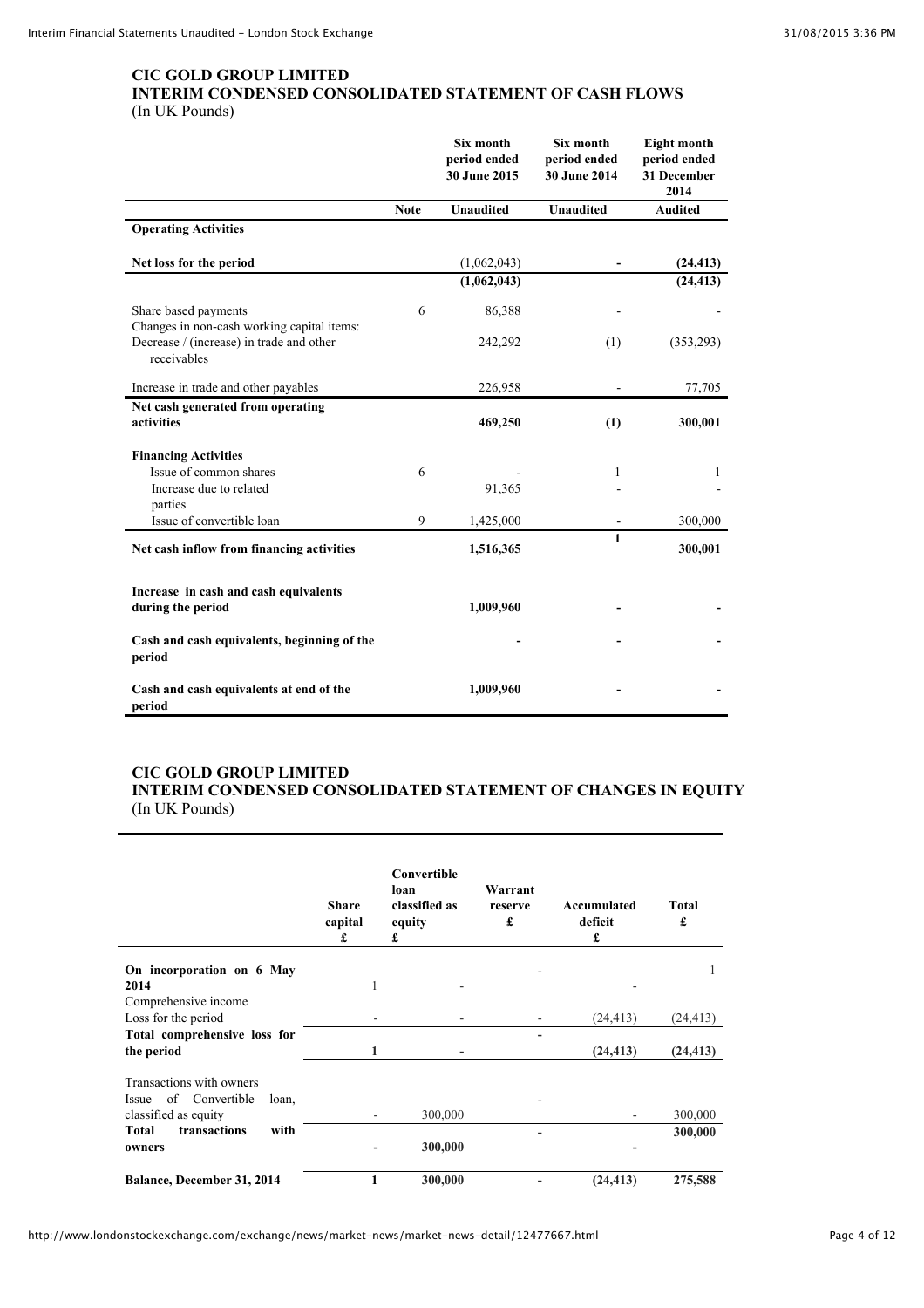| <b>Balance, June 30, 2015</b>                   | £<br>1,725,001 |             | 86,388 | (1,086,456)<br>£ | 724,933    |
|-------------------------------------------------|----------------|-------------|--------|------------------|------------|
| owners                                          | 1,725,000      | (300,000)   |        |                  |            |
| <b>Total transactions with</b>                  |                |             |        |                  | 1,425,000  |
| Convertible loan conversion                     | 1,725,000      | (1,725,000) |        |                  |            |
| classified as equity                            |                | 1,425,000   |        |                  | 1,425,000  |
| Issue of warrants<br>Issue of Convertible loan, |                |             | 86,388 |                  |            |
| Transactions with owners                        |                |             |        |                  |            |
| for the period                                  |                |             |        | (1,062,043)      | (975, 655) |
| <b>Total comprehensive loss</b>                 |                |             |        |                  |            |
| Comprehensive income<br>Loss for the period     |                |             |        | (1,062,043)      | (975, 655) |

## **1. NATURE OF OPERATIONS AND GOING CONCERN**

CIC Gold Group Limited is a public company incorporated on May 6, 2014 under the International Business Companies Act 1994 in the Republic of Seychelles. The Company was listed on the Standard Listing segment of the Official List and admitted to trading on the London Stock Exchange's Main Market for listed securities on 23 June 2015.

The Company was established in order to seek acquisition opportunities in the gold sector and to provide de-risk services to client gold mineral companies.

The Company's strategy is to identify client companies that are in the belief of the Directors undervalued gold properties where gold is the principal commodity or gold mining is the principal activity, held by quoted and private companies with strong underlying fundamentals suitable for producing substantial increases in value by funding and applying de-risking strategies and other corporate actions.

The fundamentals that the Company will seek to identify are client companies whose gold mineral assets are located in known major gold regions, close to major producing mines and have strong technical evidence of major gold potential. It is anticipated that these gold companies will most likely be located in Asia or Africa, but should suitable opportunities be available outside of these geographical locations, they will be pursued. CIC Gold has experienced directors having skills in adding value to gold mines and gold mining operations on an international basis.

The Directors are satisfied that the Group has sufficient resources to continue in operation for the foreseeable future, a period of no less than twelve months from the date of this report. Accordingly, they continue to adopt the going concern basis in preparing the condensed financial statements

## **2. SIGNIFICANT ACCOUNTING POLICIES**

#### *2.1 Basis of preparation*

The interim condensed unaudited consolidated financial statements for the six months ended 30 June 2015 have been prepared in accordance with IAS 34 Interim Financial Reporting.

The condensed unaudited consolidated financial statements for the six months ended 30 June 2015 have been prepared on a basis consistent with, and on the basis of, the accounting policies set out in, the financial information on the Company set out in Part 9 (B) of the Company's Prospectus for admission to the Standard Listing segment of the Official List for the eight month period ended 31 December 2014 has been extracted without adjustment therefrom. The condensed unaudited interim financial statements of the Group have been prepared on the basis of the accounting policies, presentation, methods of computation and estimation techniques expected to be adopted in the financial information by the Company in preparing its annual report for the period ending 31 December 2015.

Unless otherwise stated, the consolidated financial information has been presented in United Kingdom pounds ("£"), being the functional currency of the Group.

#### *2.2 Basis of consolidation*

The interim condensed unaudited consolidated financial statements incorporate the results of the Company and its subsidiaries CIC Gold Group Limited (Hong Kong) and Top Ten Services Company (China), collectively (the "Group").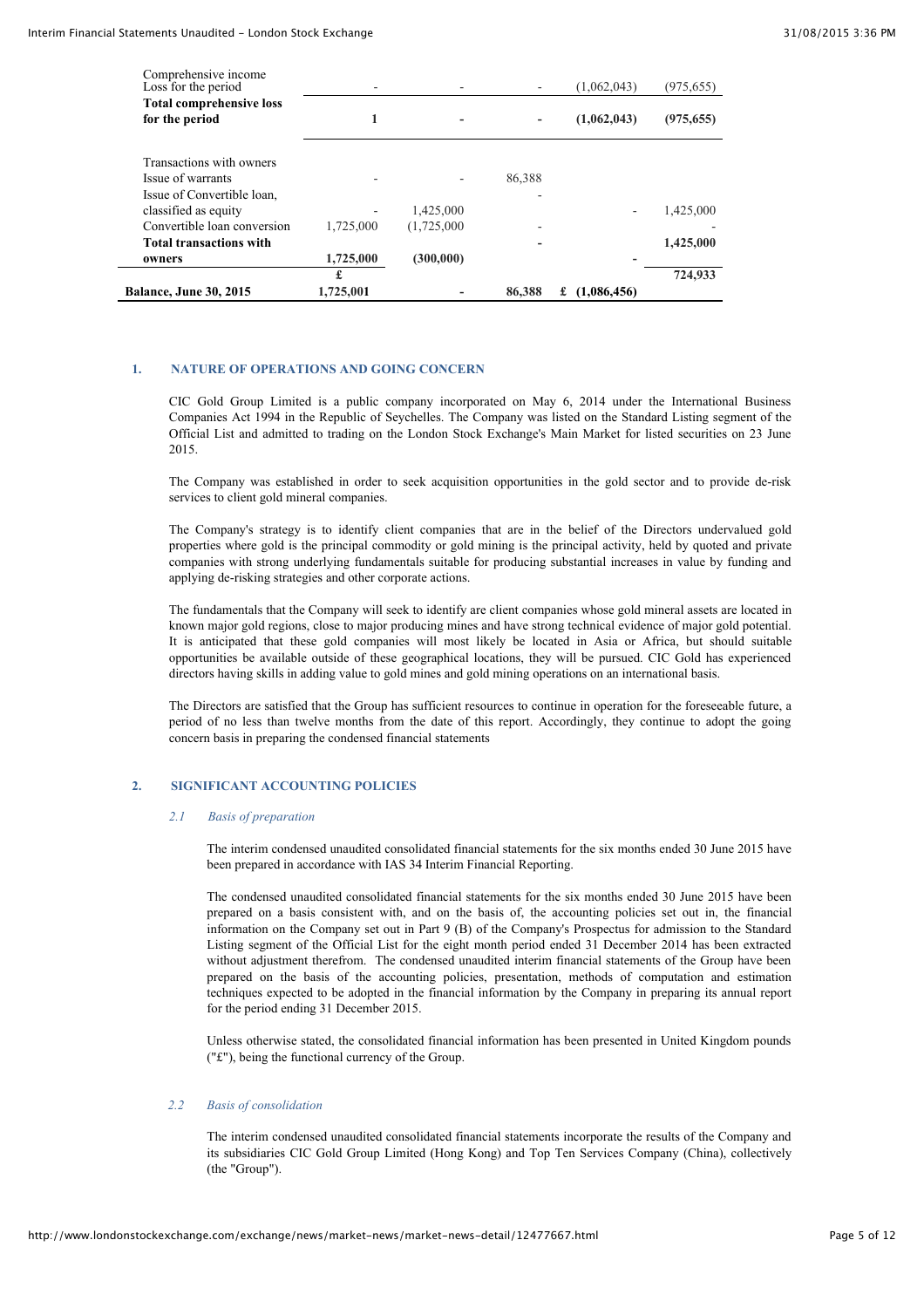## **2. SIGNIFICANT ACCOUNTING POLICIES (CONTINUED)**

#### *2.2 Basis of consolidation (continued)*

The non-statutory financial statements of the subsidiaries are prepared for the same reporting year as the parent company using consistent accounting policies. Control is achieved where the Group has the power to govern the financial and operating policies of an investee entity so as to obtain benefits from its activities. Control is lost where the Group no longer has the power to govern the financial and operating policies of an entity so as to obtain benefits from the activity.

The results of subsidiaries acquired or disposed of during the year are included in the consolidated income statement from the effective date of acquisition or up to the effective date of disposal, as appropriate.

All intra-group balances, transactions, income and expenses and profits and losses resulting from intra-group transactions are eliminated in full on consolidation. Unrealised losses are also eliminated when the transaction provides evidence of an impairment of the asset transferred.

No non-controlling interests exist as the subsidiaries are entirely owned by the parent company. Where necessary, adjustments are made to the non-statutory financial statements of subsidiaries to bring the accounting policies used in line with those used by the Group.

#### *2.3 Significant Standards and interpretations issued but not yet applied*

The Directors have considered those standards and interpretations, which have not yet been applied in the condensed consolidated interim financial statements but are relevant to the Group's operations, that are in issue but not yet effective and do not consider that any will have a material impact on the future results of the Group.

#### *2.4 Foreign exchange*

Monetary assets and liabilities denominated in foreign currencies are translated into UK Pounds at the rates of exchange ruling at the reporting date. Transactions in foreign currencies are recorded at the rate ruling at the date of transaction. All differences are taken to the profit and loss.

For the purpose of presenting interim condensed consolidated financial statements, the assets and liabilities of the Group's foreign operations are expressed in UK Pounds using exchange rates prevailing at the reporting date. Income and expense items are translated at the average exchange rates for the period, unless exchange rates fluctuated significantly during that period, in which case the exchange rates at the dates of the transactions are used.

Exchange differences arising, if any, are classified as equity and recognised in the Group's foreign currency translation reserve.

Such exchange differences are recognised in profit or loss in the year in which the foreign operation is disposed of.

Goodwill and fair value adjustments arising on the acquisition of a foreign operation are treated as assets and liabilities of the foreign operation and translated at the closing rate.

## **2. SIGNIFICANT ACCOUNTING POLICIES (CONTINUED)**

#### *2.5 Share-based payments and warrants*

The cost of share options or warrants granted is measured by reference to the fair value at the date at which they are granted. It is recognised together with a corresponding increase in equity, over the vesting period. The cumulative expense recognised at each reporting date until the end of the vesting period reflects the extent to which the vesting period has expired and the number of shares that in the opinion of the directors of the Group at that date will ultimately vest.

## **3. CAPITAL MANAGEMENT**

The Company's objectives for the management of capital are to safeguard the Company's ability to continue as a going concern including the preservation of capital and to achieve reasonable returns on invested cash after satisfying the objective of preserving capital.

The Company manages the capital structure and makes adjustments to it in light of changes in economic conditions and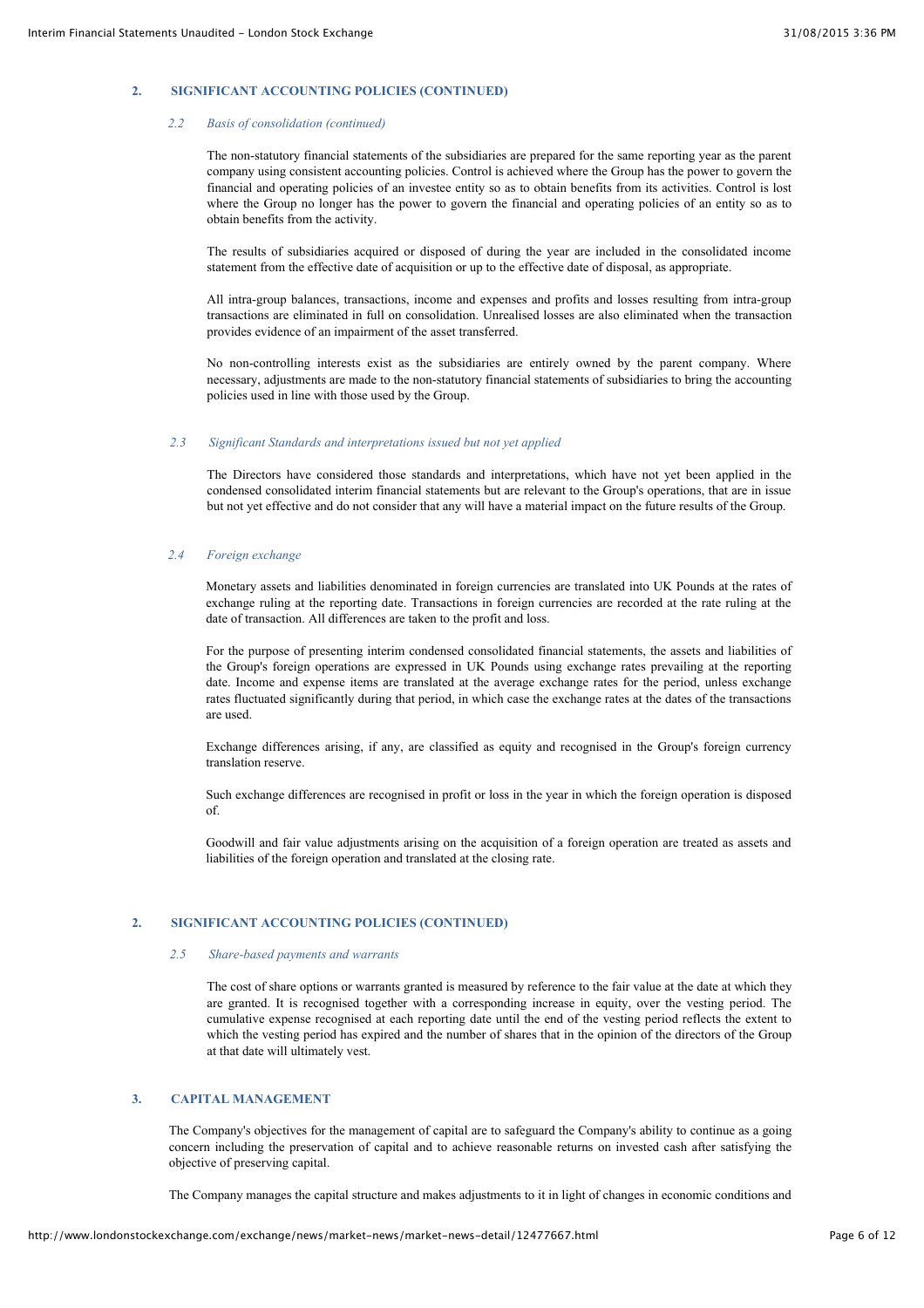the risk characteristics of the underlying assets. The Company considers its cash to be its manageable capital. The Company's policy is to maintain sufficient cash to cover operating costs over a reasonable future period.

There are external restrictions on management of capital from cash flow out of China to the Company's UK treasury account. These restrictions relate the approval process required in China for capital outflow taking up to twelve weeks to complete. The Company's principal cash will be held in the UK.

## **4. BUSINESS SEGMENTS**

For the purpose of IFRS8, the Chief Operating Decision Maker (the "CODM") takes the form of the board of directors. The Directors are of the opinion that the business of the Group comprises a single activity, being the acquisition of undervalued gold properties.

The analysis of turnover, gross profit, assets, liabilities, additions to plant, property and equipment and depreciation and amortisation by the component used by the CODM to make decisions about operating matters is as follows:

|                                | Six month period<br>ended 30 June 2015 | <b>Eight month period</b><br>ended 31 December<br>2014 |
|--------------------------------|----------------------------------------|--------------------------------------------------------|
|                                |                                        |                                                        |
| Revenue                        | -                                      |                                                        |
|                                |                                        |                                                        |
| <b>Operating Loss</b>          | (1,062,043)                            | (24, 413)                                              |
|                                |                                        |                                                        |
| Carrying amount of assets      | 1,120,960                              | 353,293                                                |
|                                |                                        |                                                        |
| Carrying amount of liabilities | 396,027                                | 77.705                                                 |

## **5. RELATED PARTY TRANSACTIONS**

#### **Due To Related Parties**

 As at 30 June 2015, Consultancy Fees £37,500 and other expenses £17,865 due to CEO Dr. Geoffrey P. Cowley CEO. Outstanding director fees amount to £28,000.

## **6. SHARE CAPITAL AND RESERVES**

#### Authorised:

Unlimited common shares without par value.

Issued and allotted shares outstanding (GBP£):

|                                                      | Number of<br>common<br>shares | Amount<br>£ |
|------------------------------------------------------|-------------------------------|-------------|
| <b>Balance, May 6, 2014</b>                          |                               |             |
| Share issuance to CIC Fund                           | 2,250,881                     |             |
| <b>Balance, December 31, 2014</b>                    | 2,250,882                     |             |
| Share issuance to CIC Fund for nominal consideration | 3,029,118                     |             |
| Share issuance to Shareholders                       | 66,560,000                    |             |
| Share issuance to EDC(Geoffrey)                      | 3,000,000                     |             |
| Conversion of the convertible loans to CIC Fund      | 28,750,000                    | 1,725,000   |
| <b>Balance, June 30, 2015</b>                        | 103,590,000                   | 1,725,001   |

#### Common shares

On 13 January 2015, the Company issued a further 3,029,118 Common Shares to CIC Fund for nominal consideration, bringing the total number of shares held by CIC Fund to 5,280,000.

On 13 January 2015, the Company issued 66,560,000 Common Shares to Shareholders other than Directors, and 3,000,000 Common Shares to EDC International Holdings Ltd (a company owned by Dr Geoffrey P. Cowley) for nominal consideration.

On 13 January 2015, the Company issued to CIC Fund 28,750,000 Common Shares at the Conversion Price on the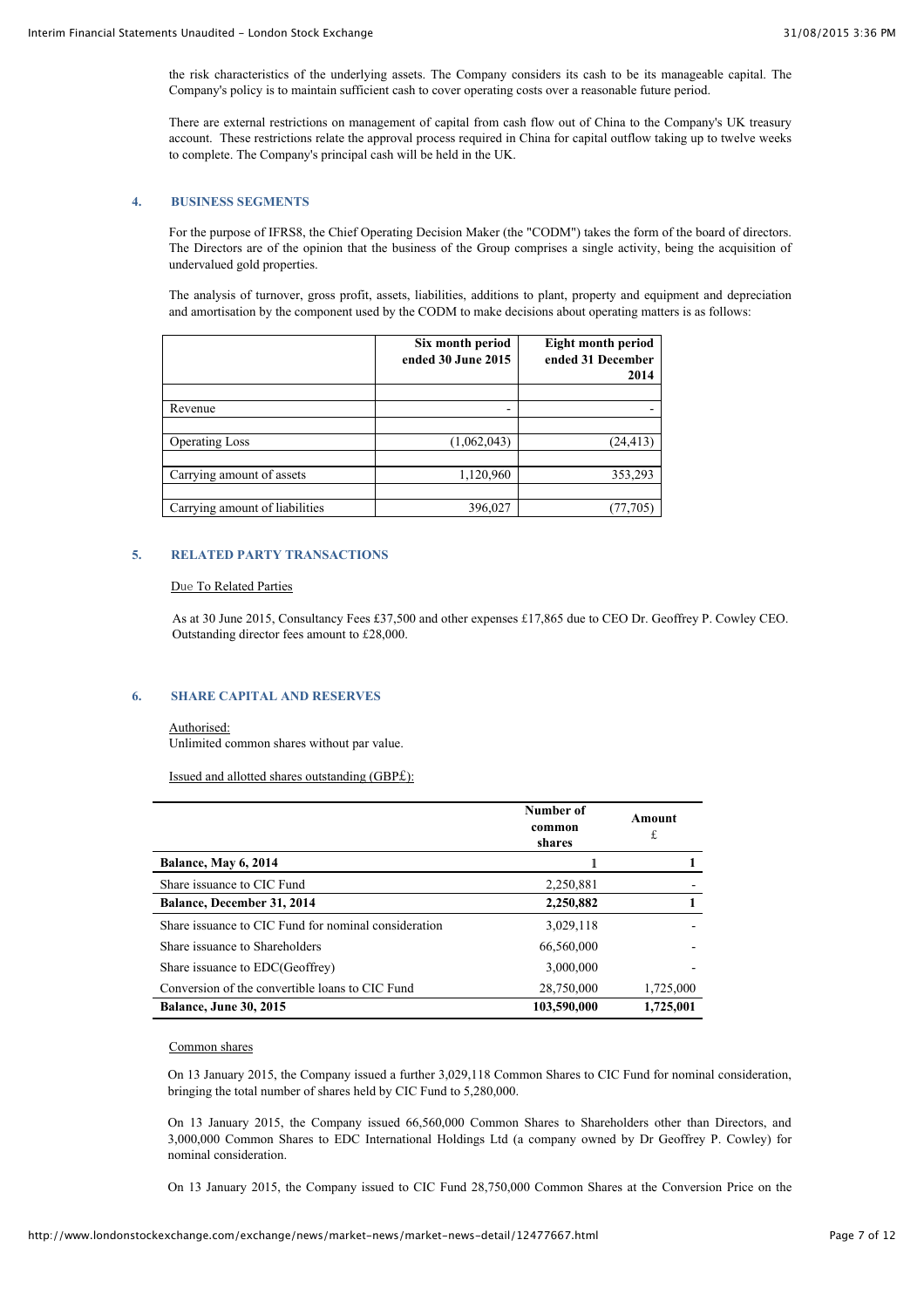conversion of the Convertible Loans.

#### Warrants:

During the period, the Company issued a number of warrants. The warrants are exercisable on issue. The ordinary shares to be allotted and issued on the exercise of any or all of the warrants will rank for all dividends and other distributions declared after the date of the allotment of such shares but not before such date and otherwise pari passu in all respects with the ordinary shares in issue on the date of such exercise allotment.

The following is the summary of the Company's outstanding warrants at 30 June 2015:

|                                                      | <b>30 June 2015</b> |                                                               | <b>30 June 2014</b> |                                                               |
|------------------------------------------------------|---------------------|---------------------------------------------------------------|---------------------|---------------------------------------------------------------|
|                                                      | <b>Warrants</b>     | Weighted<br><b>Average</b><br><b>Exercise</b><br><b>Price</b> | Warrants            | Weighted<br><b>Average</b><br><b>Exercise</b><br><b>Price</b> |
|                                                      |                     | <b>GBP</b>                                                    |                     | <b>GBP</b>                                                    |
| Balance of warrants<br>at beginning of the<br>period |                     |                                                               |                     |                                                               |
| CIC Capital Fund<br>Ltd.                             | 28,750,000          | 0.06                                                          |                     |                                                               |
| Dell Balfour                                         | 3,220,000           | 0.30                                                          |                     |                                                               |
| VSA Capital Limited                                  | 2,761,200           | 0.06                                                          |                     |                                                               |
| Jarada Equities<br>Limited                           | 2,500,000           | 0.30                                                          |                     |                                                               |
| <b>Balance of warrants</b><br>at end of the period   | 37,231,200          | 0.10                                                          |                     |                                                               |

## **6. SHARE CAPITAL AND RESERVES (continued)**

|                                        |                          | <b>30 June 2015</b>          | <b>30 June 2014</b>   |
|----------------------------------------|--------------------------|------------------------------|-----------------------|
| <b>Expiry date</b>                     | <b>Exercise</b><br>price | Number of<br><b>warrants</b> | Number of<br>warrants |
| Balance, at beginning of<br>the period |                          |                              |                       |
| December 31, 2016                      | 0.30                     | 3,220,000                    |                       |
| December 31, 2016                      | 0.30                     | 2,500,000                    |                       |
| December 31,2016                       | 0.06                     | 28,750,000                   |                       |
| December 31,2019                       | 0.06                     | 2,761,200                    |                       |
| Balance, at end of the<br>period       | 0.10                     | 37,231,200                   |                       |

The fair value of the warrants has been calculated using Black Scholes option pricing model. The additional inputs used in the model were a share price at the date of grant of £0.03125, volatility of 120% and a risk-free interest rate of 1.82%.

A charge of £86,388 (2014: nil) has been included in the statement of comprehensive income in relation to the warrants.

The warrants granted to CIC Capital Fund Ltd as part of the convertible loan conversion fall outside the scope of IFRS 2 and the value of these warrants is included in the equity granted on conversion.

#### Share Purchase Options (GBP£):

The Company does not have a stock option plan. Rather the Company will award other securities (shares) which will grant incentive shares to Directors, officers and employees at the discretion of the Company's Remuneration **Committee** 

## **7. TAXATION**

The Company is a Seychelles Corporation subject to a corporate tax rate of nil as at 30 June 2015 (2014 nil).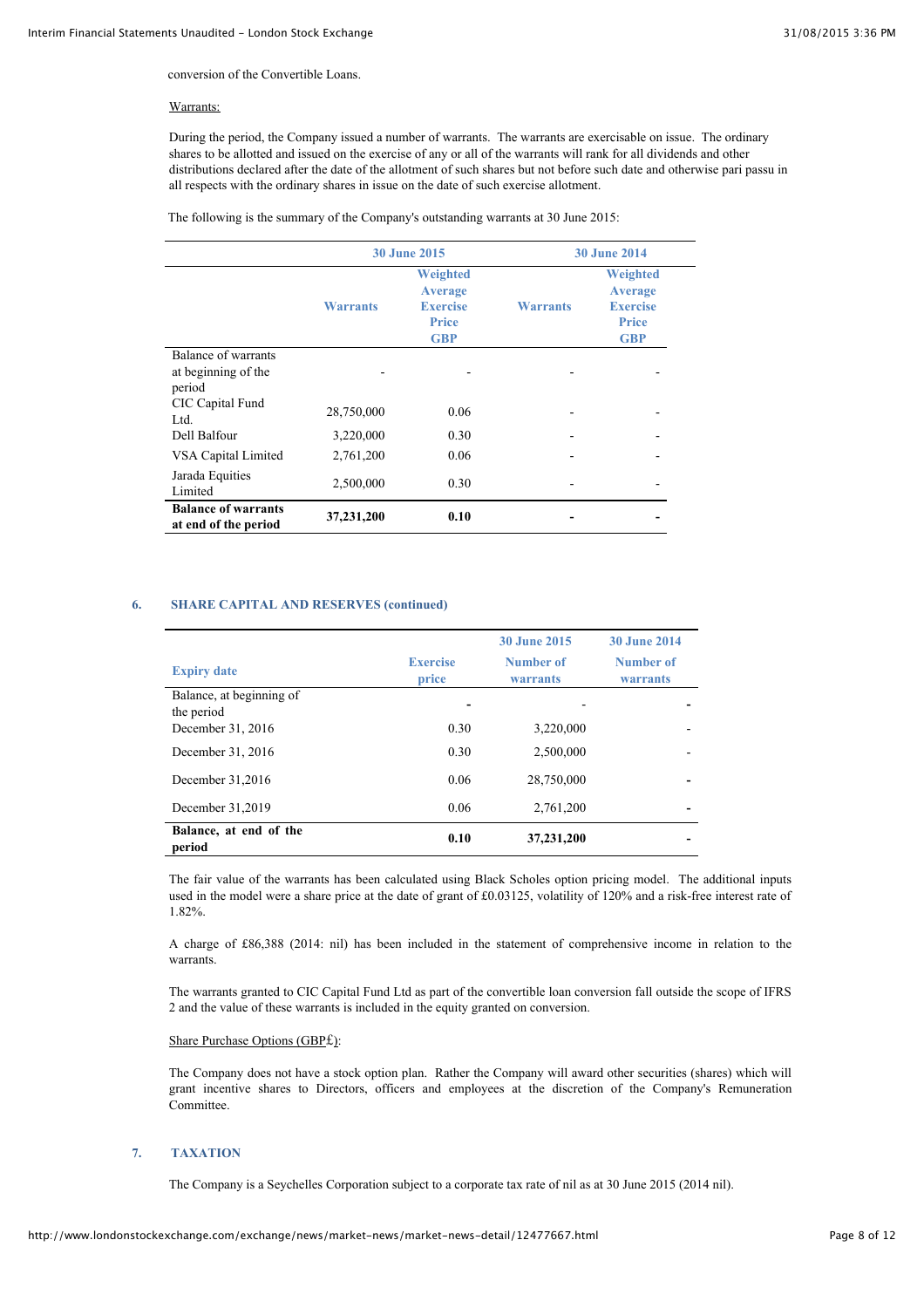#### **8. LOSS PER SHARE**

Basic loss per share is calculated by dividing the loss attributable to equity holders of the Group by the weighted average number of ordinary shares in issue during the period:

Loss attributable to equity holders of the Group: GBP1,062,043 **(**2014: GBP 24,413)

Weighted average number of ordinary shares in issue: 96,311,500 (2014: 1,369,707)

Basic loss per share: GBP £0.0094 (2014: GBP Nil)

Diluted loss per share is calculated by adjusting the weighted average number of ordinary shares outstanding to assume conversion of all dilutive potential ordinary shares. As the Group has made a loss in the period, the potential ordinary shares are anti-dilutive and not included in the calculation.

#### **8. LOSS PER SHARE (continued)**

|                                                                                | 30 June<br>2015 | <b>30 June 2014</b> | December 2014 |
|--------------------------------------------------------------------------------|-----------------|---------------------|---------------|
| Weighted average<br>number of ordinary<br>shares in issue:<br>Adjustments for: | 96,311,500      | 1                   | 1,369,707     |
| Warrants                                                                       |                 |                     |               |
|                                                                                | 96,311,500      | 1                   | 1,369,707     |
| Diluted loss per share<br>(pence)                                              | (1.10)          |                     | (1.78)        |

#### **9. CONVERTIBLE LOANS CLASSIFIED AS EQUITY**

Pursuant to an agreement dated 19 August 2014, an unsecured and interest free Convertible Loan of £300,000, was granted to the Company from CIC Capital Fund Ltd, a company registered in British Columbia, Canada. During the 8 month period ending 31 December 2014, £86,296 was received and expensed by the company. The balance of £213,704 was recorded within "other receivables" on the Group's statement of financial position as at 31 December 2014.This loan was repayable on the second anniversary of the Convertible Loan Agreement, if not converted earlier. The Convertible Loan Agreement provided that the Convertible Loan was convertible by the Company, at its option, into 5,000,000 Common Shares at the Conversion Price and 5,000,000 Convertible Loan Warrants.

On account of the Convertible Loans being convertible at the option of the Company, and in the absence of any interest payable on the Convertible Loans, no element of the financial instrument meets the criteria of a financial liability as defined by IAS 32 Financial instruments: presentation -paragraph 11. As such, the equity element of the Convertible Loans recognised directly in equity under "Convertible Loans classified as equity" amounted to £300,000 as at 31 December 2014.

During the period ended 30 June 2015, a second convertible loan on the same terms of £1,425,000 was granted to the company from CIC Fund. Both convertible loans were converted at the conversion price into 28,750,000 Common Shares on 13 January 2015.

## **10. ACQUISITION**

On 2 April 2015, the Company acquired effective control of Top Ten Services Company by way of a Bare Trust Agreement for nil consideration. At the date of acquisition, the provisional fair value of all the assets and liabilities of Top Ten Services Company was nil.

## **11. SUBSEQUENT EVENTS**

The Company has announced an Annual and Special Share Holder Meeting on 10 September 2015. The meeting Information Circular is available on the Company's web site.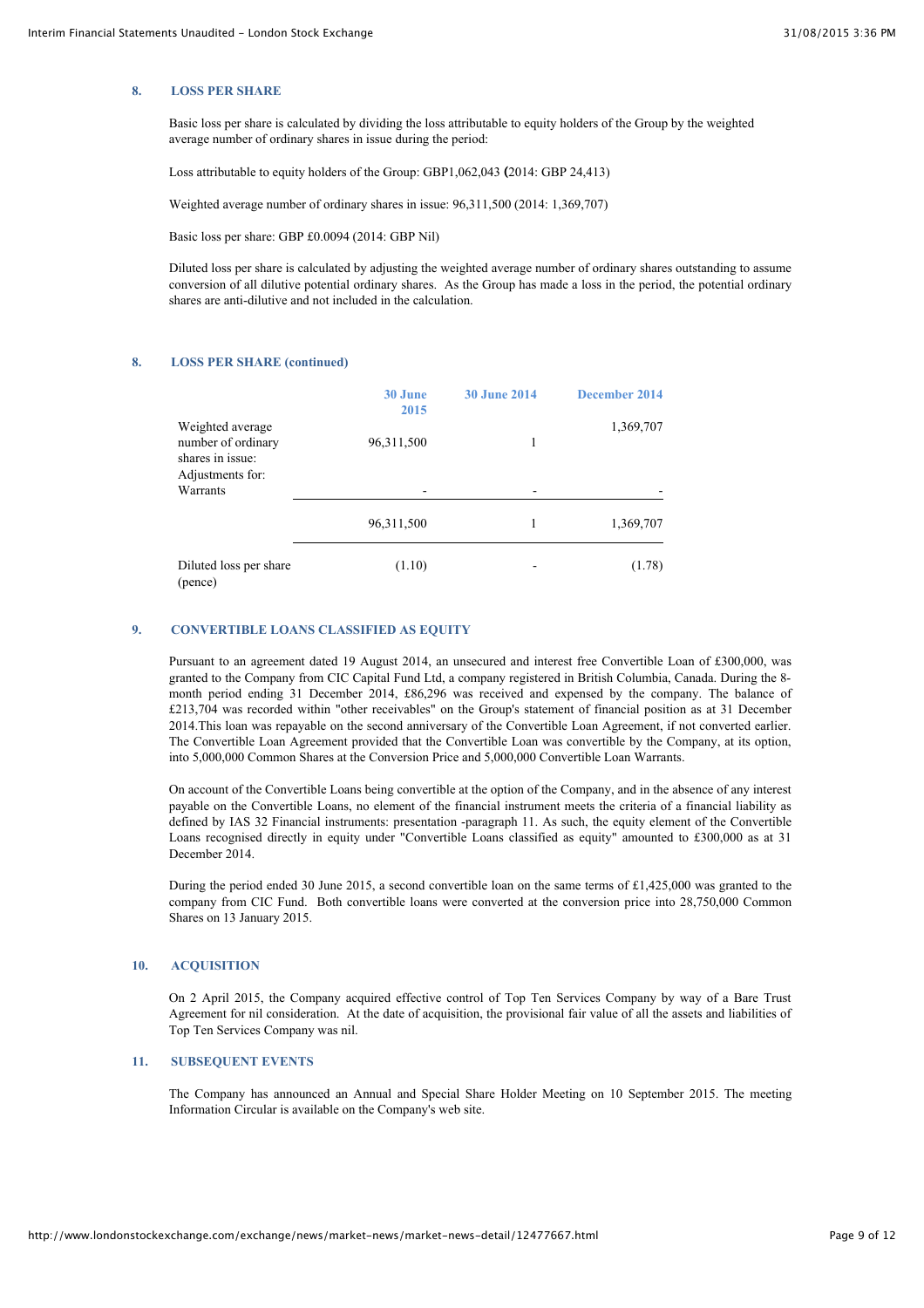## **CORPORATE INFORMATION**

| <b>Registered office</b>                                       | 2nd Floor, Eden Plaza<br>Eden Island<br>PO Box 1352<br>Mahe, Seychelles                                            |
|----------------------------------------------------------------|--------------------------------------------------------------------------------------------------------------------|
| <b>Principal place of business</b>                             | 23 Hanover Square<br>London<br>W1S1JB                                                                              |
| <b>FINANCIAL ADVISORS</b>                                      | VSA Capital Limited<br>New Liverpool House<br>15-17 Eldon Street<br>London EC2M 7LD                                |
| <b>Auditors</b>                                                | Crowe Clark Whitehill LLP<br>St Bride's House, 10 Salisbury Square<br>London EC4Y 8EH, UK                          |
| <b>Legal Advisers to the Company</b><br>(as to Seychelles law) | Appleby<br>Suite no. 202<br>2nd Floor, Eden Plaza<br>Eden Island<br>P O Box 1352<br>Mahe, Seychelles               |
| <b>Legal Adviser to the Company</b><br>(as to UK Law)          | Gowlings (UK) LLP<br>15th Floor, 125 Old Broad Street<br>London EC2N 1AR                                           |
| <b>Legal Advisers to the Company</b><br>(as to PRC Law)        | Beijing Zewen Law Firm<br>Room 418 Tower 1 China World Towers<br>No.1 Jianguomenwai Dajie, Beijing, PRC 100004     |
| <b>Registrar</b>                                               | Computershare Investor Services (Jersey) Limited<br>Queensway House, Hilgrove Street<br>St. Heller, Jersey JE1 1ES |

This information is provided by RNS The company news service from the London Stock Exchange

# END

# IR DXGDIUGDBGUL

... for private investors.



[CLOSE](javascript:self.close();)